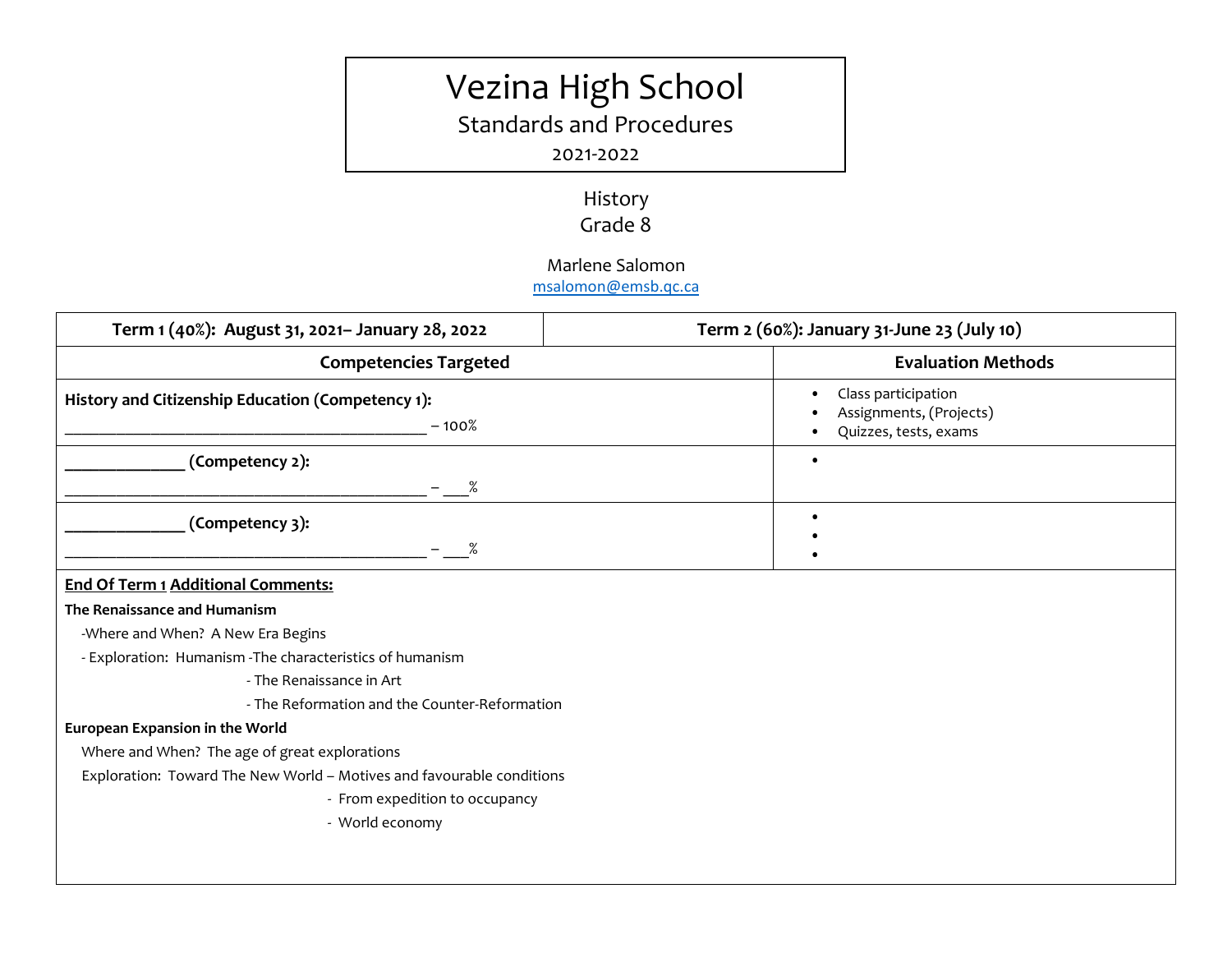| <b>Fundamental Rights and Revolutions</b>                   |                                                                                  |  |
|-------------------------------------------------------------|----------------------------------------------------------------------------------|--|
| Where and When? The age of revolution                       |                                                                                  |  |
|                                                             | Exploration: The Attainment of Rights - The Enlightenment philosophers           |  |
|                                                             | - The American Revolution                                                        |  |
| (Subject to change)                                         |                                                                                  |  |
| <b>End Of Term 2 Additional Comments:</b>                   |                                                                                  |  |
| <b>Industrialization: An Economic and Social Revolution</b> |                                                                                  |  |
| Where and When? The Industrial Revolution                   |                                                                                  |  |
|                                                             | Exploration: Industrialization in Great Britain - The cause of industrialization |  |
|                                                             | - An economic revolution                                                         |  |
|                                                             | - A social revolution                                                            |  |
| <b>Imperialism and Colonization</b>                         |                                                                                  |  |
| Where and When? World domination                            |                                                                                  |  |
| Exploration: European Expansion                             | - Colonial Imperialism                                                           |  |
|                                                             | - The Scramble for Africa                                                        |  |
|                                                             | - Colonial Imperialism in Africa                                                 |  |
| <b>Rights and Freedoms</b>                                  |                                                                                  |  |
| Where and When? A century of change                         |                                                                                  |  |
| Exploration: Civil Rights and Freedoms - Decolonization     |                                                                                  |  |
|                                                             | - Racism and segregation                                                         |  |
|                                                             | - The Struggle for women's rights                                                |  |
| Elsewhere: The Holocaust                                    |                                                                                  |  |
| (Subject to change)                                         |                                                                                  |  |

#### **Progress Report Cards**

**By November 19**, students will be issued a Progress Report with comments on their learning progress, behavior and subject-specific competencies. **By April 22**, students will be issued a Progress Report with comments on their learning progress, behavior and subject-specific competencies.